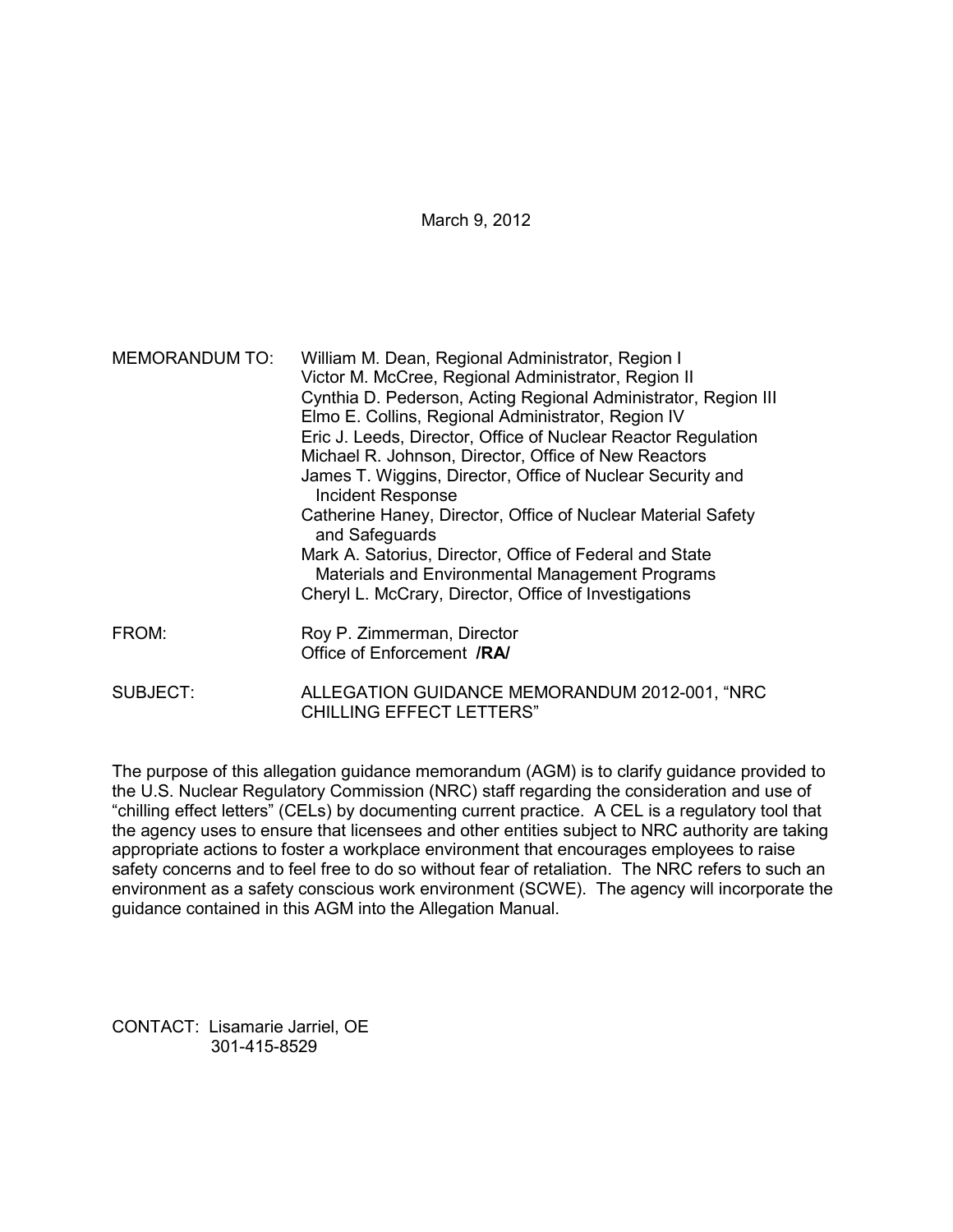W. Dean, et. al. 2 -

# BACKGROUND

Through application of the NRC's Enforcement Policy, appropriate enforcement action may be taken against a licensee<sup>1</sup> that has discriminated against an employee for raising safety concerns. The intent of such action is, in part, to prompt the licensee to take actions to mitigate the potential "chilling effect" that the discriminatory act may have caused.

There are two specific situations where a CEL may be warranted. The first situation arises when an allegation of discrimination is made directly to the U.S. Department of Labor (DOL). A memorandum of understanding between the NRC and DOL states that the two agencies cooperate to the fullest extent possible in every case of alleged discrimination involving employees of NRC licensees. When an initial DOL investigation concludes that discrimination occurred, the NRC staff considers how the DOL finding will affect the SCWE. In particular, the staff needs to be assured that awareness in the workplace of DOL's discrimination finding has not created a chilling effect (i.e., has not discouraged other employees and contractors from raising safety concerns). The NRC Enforcement Manual currently provides detailed guidance on considering the issuance of a CEL in such cases. (The Enforcement Manual appears on the agency's public Web site at:

http://www.nrc.gov/about-nrc/regulatory/enforcement/guidance.html#manual.) In response to a DOL finding of discrimination, a CEL serves three purposes: (1) to notify the licensee publically of the NRC's concern that the initial DOL discrimination finding may have negatively affected the licensee's SCWE, (2) to obtain information on the licensee's assessment of its employees' willingness and ability to raise safety concerns at the facility and the description of any remedial action the licensee has taken or plans to take to address any identified weakness as a result of its assessment, and (3) to obtain information on the licensee's position with regard to whether discrimination occurred.

The Enforcement Manual also recognizes a second situation that the staff may consider for the issuance of a CEL. Specifically, a CEL may be appropriate in certain circumstances involving allegations and other indications of a chilled work environment that do not involve a DOL finding of discrimination. However, the NRC Enforcement Manual does not detail any guidance describing such circumstances. To ensure the effective and consistent use of a CEL in this application, the staff will delete the current language in paragraph G of Section 6.5.4.1, "Chilling Effect Letter (CEL)," of the NRC Enforcement Manual and add a reference to the guidance that follows in the Allegation Manual. This guidance does not represent new policies or practices; instead, it documents the NRC staff's existing practices regarding the factors that have been considered when deciding to issue a CEL, the process used to make that determination, the contents of the CEL, the evaluation of a CEL response, and the closure of the CEL.

### **GUIDANCE**

The Allegation Manual will incorporate the guidance below.

 $\frac{1}{1}$  For purposes of this guidance, the term "licensee" refers to an organization/individual, or a contractor, subcontractor, or vendor to an organization/individual that is an applicant for, or holder of a license, permit, or certification issued pursuant to NRC regulations to operate a facility or to use, manufacture, produce, transfer, receive, acquire, own, possess, distribute, transport, import or export specified quantities of byproduct, source, or special nuclear material.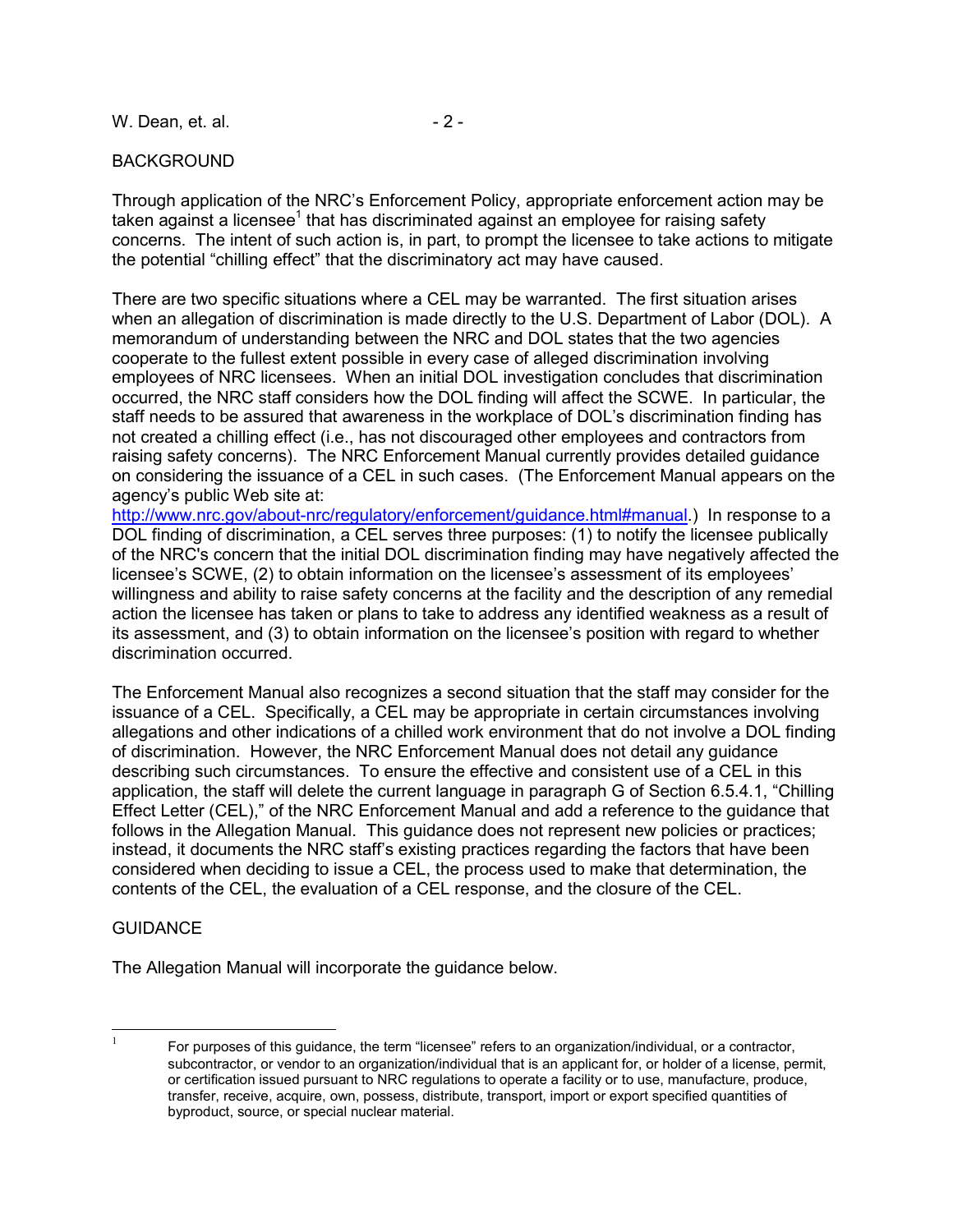# NRC Chilling Effect Letters

When the NRC substantiates the occurrence of discrimination for engaging in a protected activity, the agency normally takes enforcement action against the responsible licensee or individual or both for the specific occurrence. In addition, the NRC considers the impact the substantiated discriminatory action may have on the workplace environment, specifically on the willingness of licensee employees to raise safety concerns, known as the SCWE. To that end, the NRC's notification to the licensee of the discrimination finding typically includes a discussion about the potential impact of the discrimination finding on the SCWE. Similarly, when an authority other than the NRC initially substantiates discrimination (e.g., DOL, U.S. District Court, or the Merit Systems Protection Board for Federal licensees), the NRC will normally engage the licensee independently regarding on how the finding may affect the SCWE. The NRC refers to this type of communication as a chilling effect letter (CEL). Section 6.5.4.1 of the NRC Enforcement Manual provides administrative instructions on processing a CEL under this circumstance.

In addition to chilling effect concerns resulting from findings of discrimination, other licensee actions that the workforce perceives to be discriminatory, repressive, or otherwise unresponsive to employee concerns, could potentially affect the SCWE. The NRC Enforcement Manual recognizes that circumstances may warrant the issuance of a CEL if the NRC, when considering such circumstances, becomes concerned about the licensee's recognition of a chilled work environment or about the effectiveness of any actions taken by the licensee in response. The following discussion describes the circumstances under which the issuance of a CEL may be warranted in the absence of a finding of discrimination and the process for its issuance, evaluation, and closure.

### 1. What is a CEL?

A CEL is a regulatory tool targeted toward ensuring that the licensee is taking appropriate actions to foster a workplace environment that encourages employees (including contractors) to raise safety concerns and to feel free to do so without fear of retaliation. Recall that throughout this guidance the term "licensee" refers to any entity subject to NRC authority including organizations applying for or holding a license, permit, or certification issued pursuant to NRC regulations to operate a facility or to use, manufacture, produce, transfer, receive, acquire, own, possess, distribute, transport, import or export, specified quantities of byproduct, source, or special nuclear material. Section 2 discusses situations that potentially warrant the issuance of a CEL to any of these entities in the absence of a finding of discrimination. The purpose of the CEL is:

- A. to notify the licensee of the NRC's concern with the SCWE at its facility on the public record
- B. to obtain information about the licensee's assessment of its employees' willingness to raise safety concerns at the facility and the description of any remedial action the licensee has taken or plans to take to address any identified weakness as a result of its assessment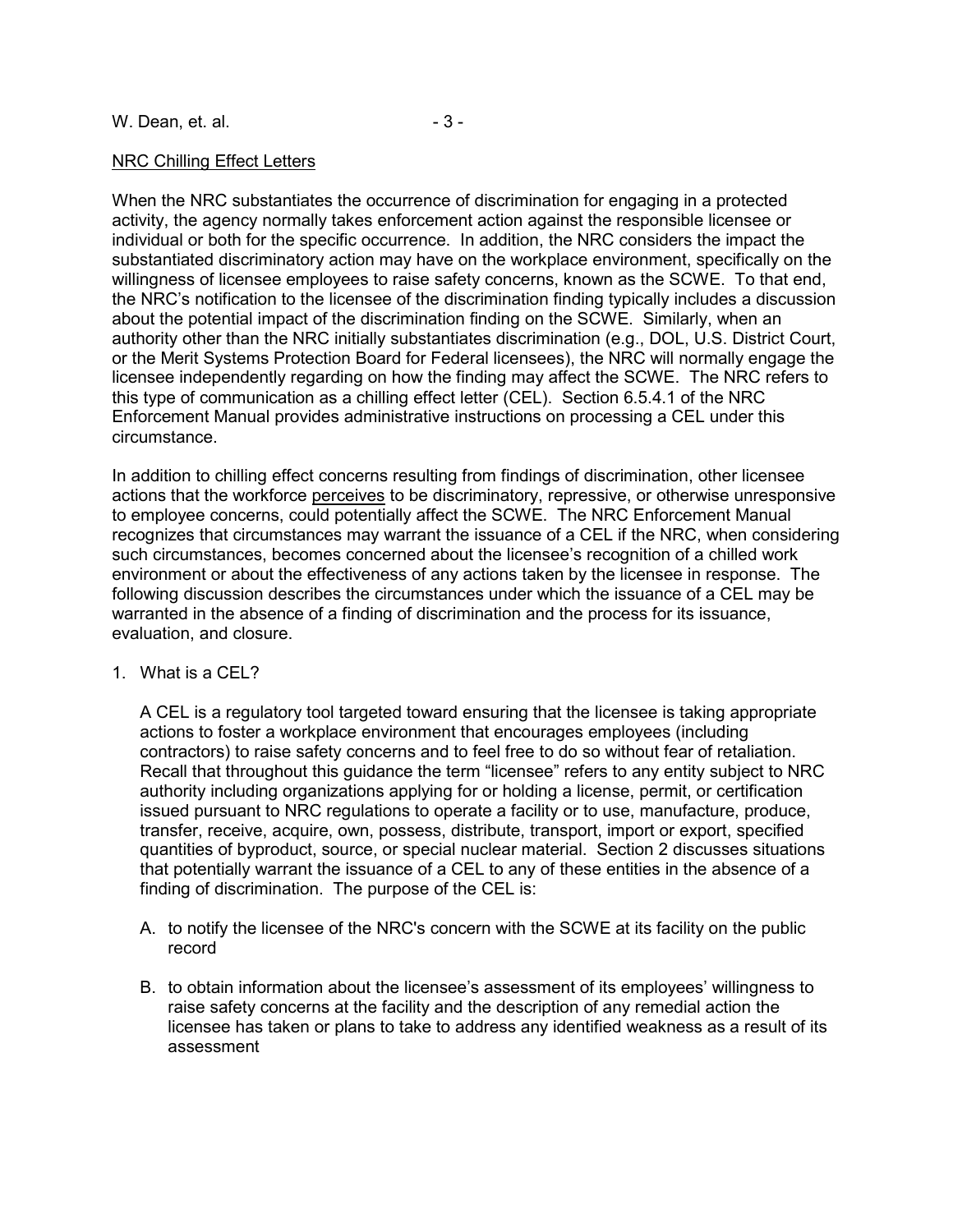#### W. Dean, et. al. 2004. The same state of  $\sim$  4 -

# 2. Situations That Warrant CEL Issuance

CELs are intended to have a positive impact on a licensee's workforce and, specifically, on that part of the workforce that the NRC believes is "chilled," (i.e., workers who perceive that the licensee is suppressing or discouraging the raising of safety concerns or is not addressing these concerns when they are raised). These letters are the tool that the NRC uses to inform workers that the agency has engaged their management about its SCWE concern and that the agency will be monitoring the licensee's actions to address that concern. Such communication can have a positive effect on the workers' willingness to raise issues. However, the agency recognizes that issuing a CEL when an already healthy SCWE exists could negatively affect the SCWE (i.e., cause individuals to become concerned about raising concerns simply based on the NRC's assertion that others on site are chilled). For that reason, the NRC must issue a CEL only when appropriate in the absence of a finding of discrimination. The discussion below describes situations of this type in which the NRC would normally issue a CEL.

Below is a nonexclusive list of factors that provides insight into the licensee's SCWE. The staff should consider these factors when evaluating whether the issuance of a CEL is warranted. The staff should evaluate each case on its own merit; however, it should consider past examples with similar facts, circumstances, and organizational structure to ensure consistency and predictability relating to the issuance of CELs. A list of previously issued CELs is available on OE's webpage at http://www.internal.nrc.gov/OE/ under "Quick Links". No one factor is considered to be inherently determinative of a chilled environment. Accordingly, the following factors, as applicable, should be considered collectively rather than in isolation. In addition, from case to case, the same factor may weigh differently depending on the facts and circumstances of each case.

Lastly, the staff should counterbalance the perceived need for the issuance of a CEL in these situations with a determination as to whether the licensee is taking timely and effective remedial actions that the NRC anticipates will enhance the SCWE in a timely manner.

- A. Allegations: Number, Receipt Rate, Nature, and Source
	- Number of Allegations Of interest is the number of allegations coming from onsite  $\overline{s}$ over a particular review period compared to the reactor industry median over that same review period. The reactor industry median is used for both reactor and materials licensees (and other employers subject to NRC authority) because it is derived from a homogeneous population and, therefore, is a good comparative number for this exercise. Taking into account the varying workforce size at different sites, the following guideline can be used to determine which sites may warrant further consideration:

 $\frac{1}{2}$ 

Onsite sources of allegations include current or former licensee employees, current or former contractor employees, or anonymous allegers. For the purpose of this analysis, the NRC assumes anonymous allegations are submitted by onsite personnel. Note: It may be appropriate to include a review of allegation concerns from other sources as well (e.g., chilling effect concerns from offsite sources or concerns from allegers claiming to be providing them on behalf of onsite individuals).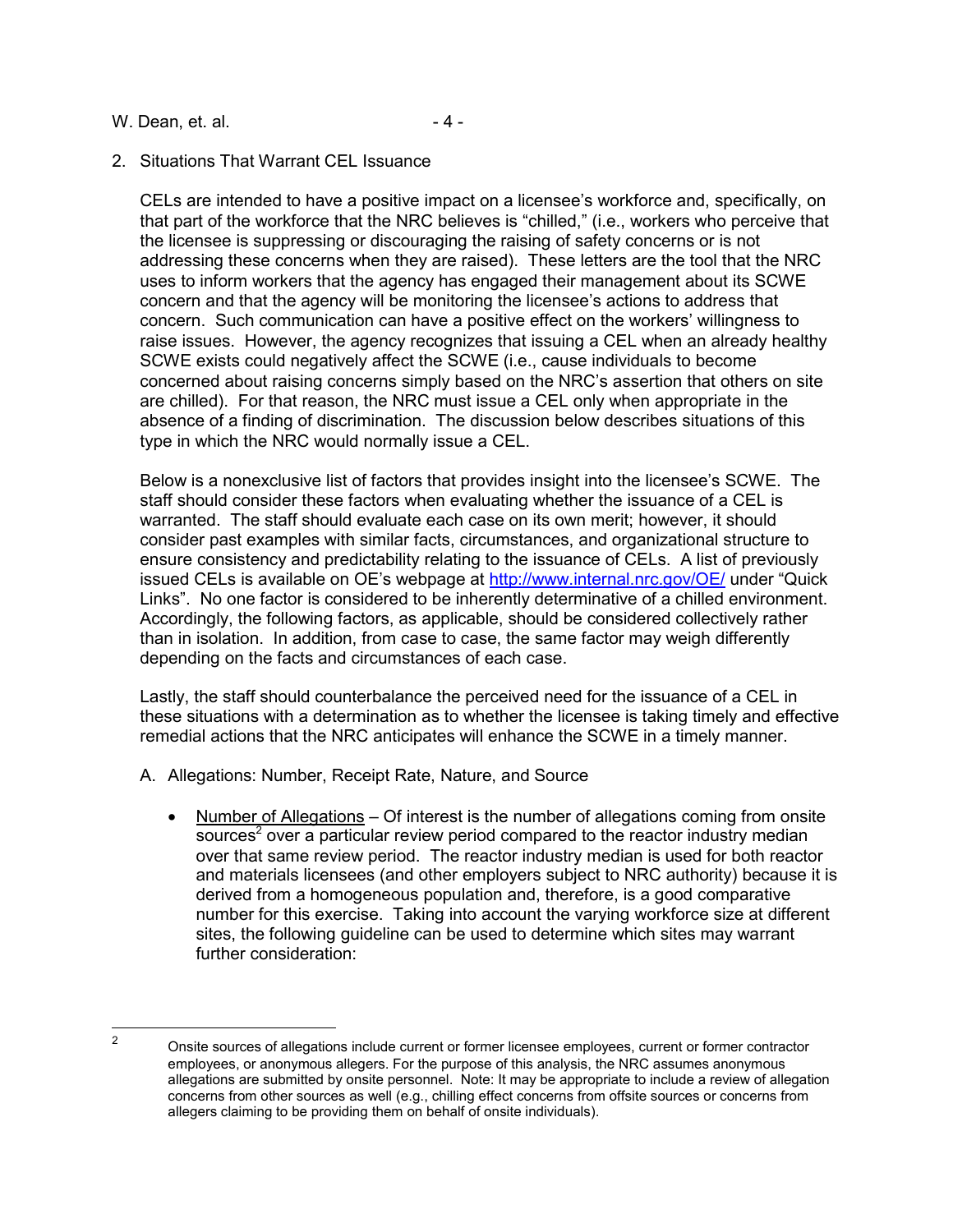W. Dean, et. al. 2008. The same state of  $-5 - 5$ 

- 1-unit reactor sites (or any site with fewer than 800 persons) with an onsite allegation volume greater than 2.25 times the median
- − 2-unit reactor sites (or any site with 800-1100 persons) with an onsite allegation volume greater than 3 times the median
- − 3-unit reactor sites (or any site with more than 1100 persons) with an onsite allegation volume greater than 4.5 times the median

The staff should recognize and take into consideration when using the above algorithm that during times of significant site activity, the site population may increase substantially (e.g., construction or extensive modification activities). For example, if a site with typically less than 800 persons is experiencing a prolonged shutdown period during which the site population is significantly increased, application of the algorithm for a larger site population may be considered more appropriate.

- Receipt Rate The staff should consider whether the allegations were received during the review period at an increasing, decreasing or steady rate.
- Nature of Concerns Of interest is:
	- − any concern specifically indicating fear or reluctance to raise concerns (e.g., claims of discrimination, chilled environment concerns, or indications of fundamental problems with the licensee's corrective action program)
	- − any substantiated chilling effect concern determined by either the NRC or the licensee
	- − any concern that may have a significant impact on safety or security
- Source of Allegations Of interest is:
	- − a trend in a particular functional organization or contractor group (Note: an organization's direct impact on safe operations or decision-making should be taken into consideration)
	- − multiple concerned individuals vs. many allegations from a small number of allegers. (Note: the staff should be careful not to assume a single source of multiple allegations represents only one alleger. The one alleger may represent others that have asked the one to submit their concerns because they are not comfortable doing so themselves.)
	- − the percentage of anonymous allegers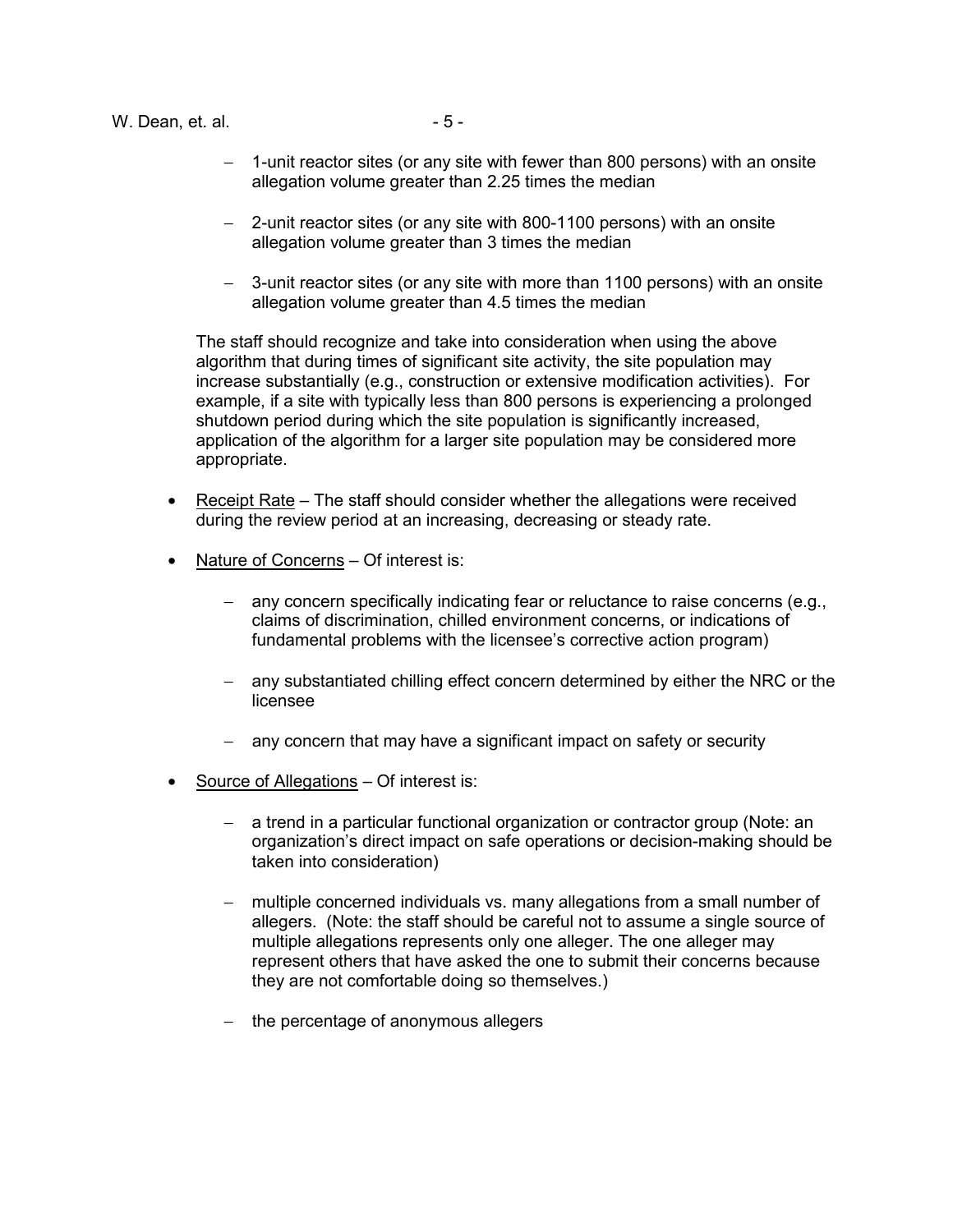W. Dean, et. al. 2008. The contract of the set of  $\sim$  6 -

- B. NRC Inspection Observations: In addition to observations and findings identified by routine NRC inspections, the Problem Identification and Resolution (PI&R), and Special or Supplemental Inspections can provide historical insight into the SCWE.
	- PI&R SCWE Observations Inspection Procedure (IP) 71152, "Problem Identification and Resolution," dated December 5, 2011, provides a list of questions that the staff can use to assess whether impediments to raising concerns exist. The questions are designed to address four primary elements of a SCWE: (1) the employees' willingness to raise concerns and whether management's behaviors encourage them to do so, (2) employee perception of the effectiveness of the corrective action program as the primary avenue to raise concerns, (3) employee perception of the effectiveness of an alternative program if one exists, such as an employee concerns program (ECP), and (4) employee perception of the effectiveness of management actions to detect and prevent retaliation and chilling effects.
	- SCWE Observations in Special and Supplemental Inspections The following special and supplemental inspections may also generate observations about the SCWE:
		- − IP 40001, "Resolution of Employee Concerns," dated June 3, 1997
		- − IP 40100, "Independent Safety Culture Assessment Followup," dated April 5, 2011
		- − IP 40504, "Part 52, Identification and Resolution of Construction Problems," dated October 3, 2007
		- − IP 88110, "Quality Assurance: Problem Identification, Resolution and Corrective Action," dated May 18, 2005
		- − IP 93100, "Safety-Conscious Work Environment Issue of Concern Followup," dated August 18, 2011
		- − IP 95001, "Supplemental Inspection for One or Two White Inputs in a Strategic Performance Area," dated February 9, 2011
		- − IP 95002, "Supplemental Inspection for One Degraded Cornerstone or Any Three White Inputs in a Strategic Performance Area," dated February 9, 2011
		- − IP 95003, "Supplemental Inspection for Repetitive Degraded Cornerstones, Multiple Degraded Cornerstones, Multiple Yellow Inputs or One Red Input," dated February 9, 2011
- C. Licensee Tools to Establish, Maintain and Assess Their SCWE: Assessments, Policies, Communications, Training, and Corrective Action Programs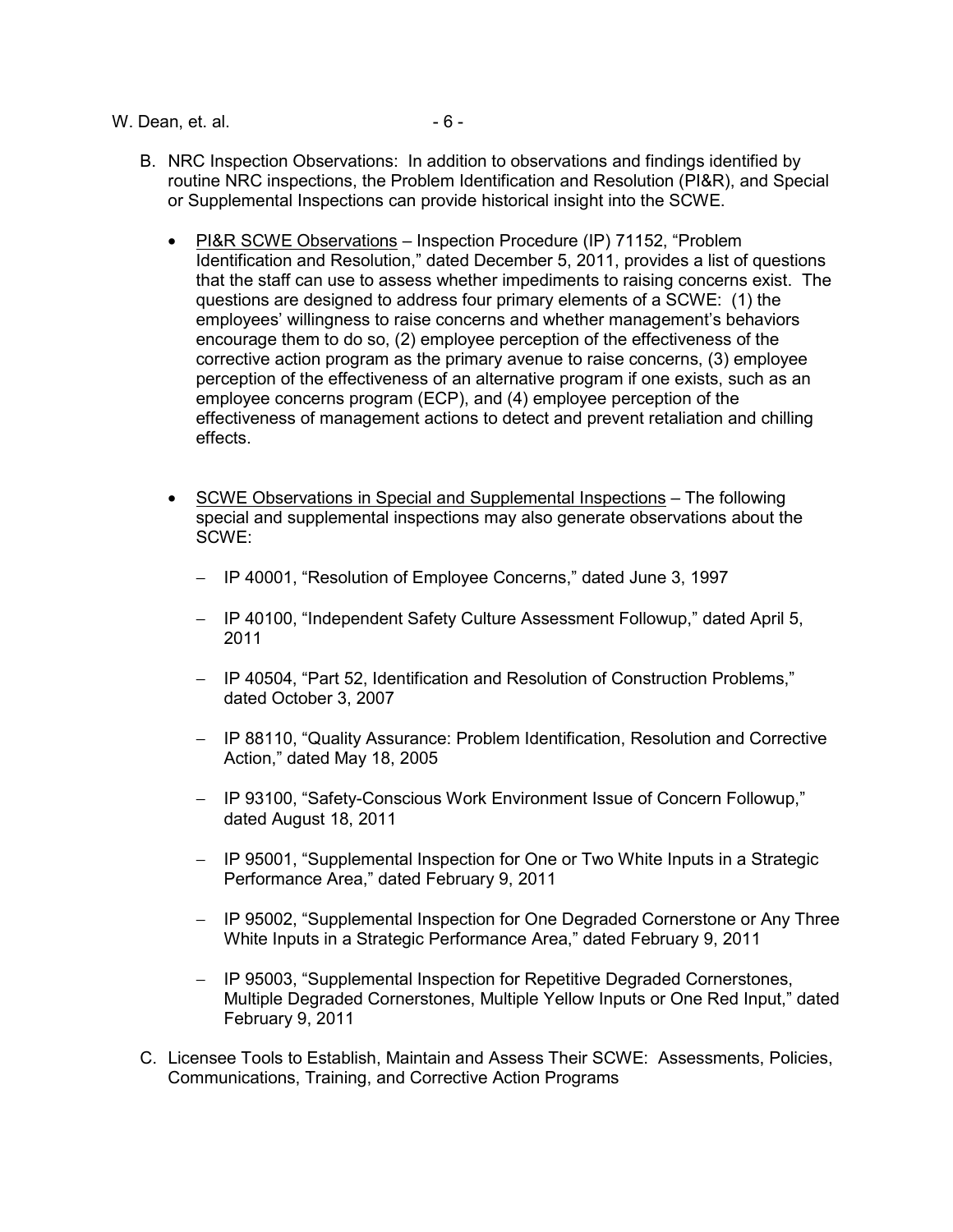W. Dean, et. al. 2004 - 7 - 2006

- SCWE/Safety Culture<sup>3</sup> Assessments  $-$  Of interest is the scope of a self-assessment or independent survey, significant findings (e.g., functional area pockets of concern), and actions taken by the licensee to address identified SCWE weaknesses. (See Section 5.)
- SCWE Policy Statements Of interest is language describing expectations for management behavior to proactively encourage employees to raise concerns, unrestricted access to multiple avenues for raising concerns, and prohibitions on retaliation.
- SCWE Communications Of interest is the media that management uses to communicate its SCWE expectations, its message, and the frequency of such communication.
- SCWE Training Of interest is who is being trained (e.g., all supervisors), the content of the training (e.g., employee rights, avenues for raising concerns, related policies, and supervisor expectations) and whether refresher training is offered and at what frequency.
- $\bullet$  ECP Of interest is the licensee's ECP data in comparison to allegation program data trends (e.g., the number of concerns raised within the ECP, the rate of these concerns over the review period, the nature and safety significance of the concerns, the source of concerns, any substantiated chilling effect or discrimination concerns, and the percentage of anonymous concerns).
- Corrective Action Program Of interest are any changes in usage trends, restrictions (if any) on writing a condition report, and the existence of any incentives for limiting the number of employee-raised concerns.
- D. Specific Events with the Potential to Chill the SCWE

The staff should consider the number of individuals who witnessed the event or who are potentially affected by it; the notoriety of the event; the position, responsibility, and level of influence of the individual(s) causing the chilling effect; and the egregiousness of the behavior.

E. Reporting Avenues Affected by the Chilling Effect

Of interest is which and how many avenues for reporting concerns are potentially impacted, including, but not limited to direct communication with a supervisor, the corrective action program, ECP, and the agency.

<sup>-&</sup>lt;br>3

Safety culture assessments often include insights on the cultural SCWE component.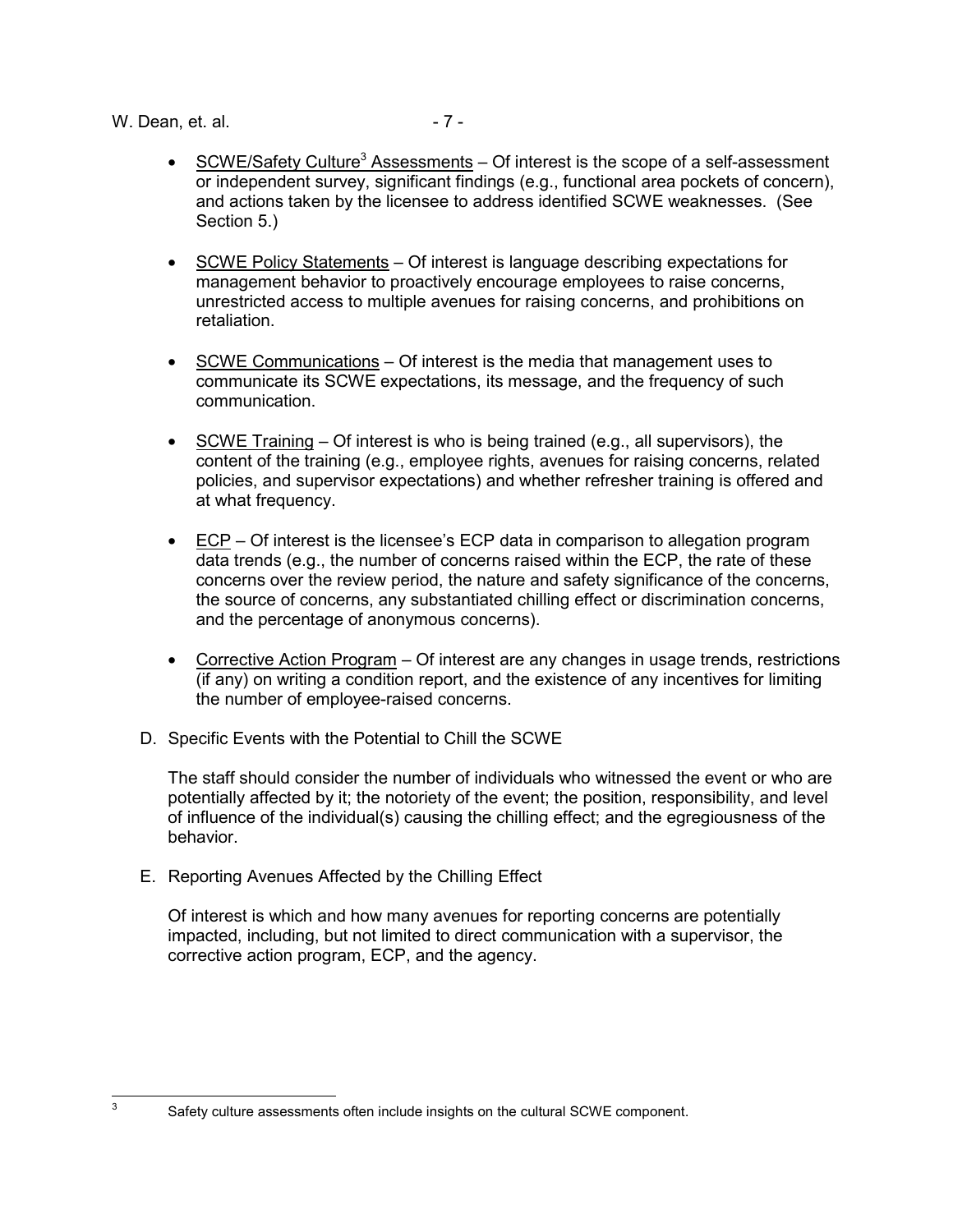W. Dean, et. al. 2008. The same state of  $\sim$  8 -

F. Licensee's Remedial Actions in Response to Negative SCWE Trends or an Event

The staff should place greater weight on this factor than those articulated above. Of interest is whether the staff views the licensee's remedial actions to be timely and appropriate and to have a likelihood of success in enhancing the SCWE and negating any prior chilling effect.

3. Process for Considering a CEL and Administrative Coordination

The Allegation Review Board (ARB) deliberates on the issuance of a CEL that is not associated with a finding of discrimination. As discussed earlier, the process for considering and issuing CELs related to a finding of discrimination can be found in the Enforcement Manual. Representatives from the Office of Enforcement (OE) and from the appropriate region or program office must participate in these deliberations. The process for considering the issuance of a CEL and the necessary administrative coordination include the following:

- A. The appropriate region or program office shall draft an ARB briefing sheet that describes the basis and the rationale for issuing the CEL, using the factors discussed in Section 2.
- B. The Agency Allegation Advisor (AAA) or his or her designee should participate on the ARB. If the AAA or designee is not available, the ARB Chair shall contact the AAA, review the ARB decisions, and determine the need for additional ARB discussion.
- C. The ARB Chair, after consultation with the Regional Administrator, will make the final determination on whether to draft a CEL for concurrence.
- D. If the ARB Chair determines that the staff should issue a CEL, an Enforcement Action (EA) number for the CEL will be obtained to track all related documents. The EA number should appear on the CEL and all related NRC correspondence. The EA number should not be closed until the staff issues a letter that acknowledges the NRC's acceptance of the licensee's actions, completed and planned, in response to the CEL. (See Section 5.)
- E. The OE Director or his or her designee shall be on concurrence for the CEL. CELs issued by a region or program office shall be under the signature authority of the applicable Regional Administrator, Office Director, or his or her designee.
- F. The region or program office will communicate the decision to issue a CEL to the Office of the Executive Director for Operations and, if appropriate, to the Commission.
- 4. Contents of a CEL

If the staff determines that a CEL is warranted, the CEL should:

A. Describe the NRC's concern and its basis and include specific considerations that led the agency to issue the CEL while recognizing the need to protect the identities of any allegers involved.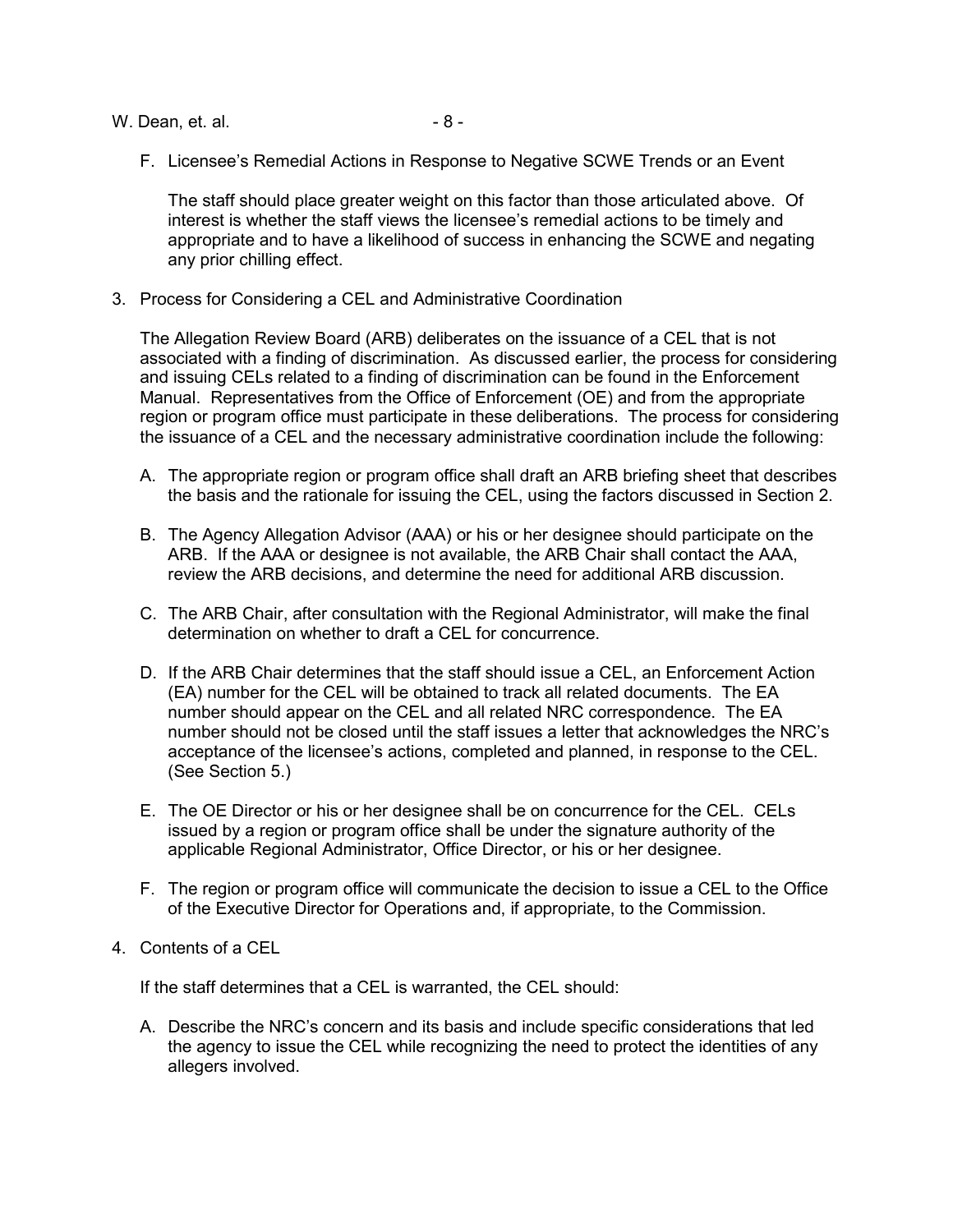W. Dean, et. al. - 9 -

- B. Reference the NRC's SCWE Policy Statement entitled, "Freedom of Employees in the Nuclear Industry to Raise Safety Concerns without Fear of Retaliation" (Volume 61 of the *Federal Register*, page 24336; May 14, 1996), or Regulatory Issue Summary 05- 018, "Guidance for Establishing and Maintaining a Safety Conscious Work Environment," dated August 25, 2005, or both, to make the licensee aware of the NRC's expectations in this area.
- C. Request that the licensee respond to the NRC's concerns (typically within 30 days). The nature of the requested response may differ depending on the extent of the SCWE concern. For example, the letter may include a request for a management meeting as well as a written response, or it may request (for broader or more significant issues) the licensee conduct an assessment of the SCWE.
- D. Request that the licensee provide information on its SCWE assessment and any associated corrective actions and to describe how it will measure the effectiveness of any corrective actions.
- E. Instruct the licensee to provide the basis for determining that the number and the crosssection of individuals interviewed or surveyed as part of its review and the scope of the interviews and surveys was appropriate.
- F. Request that the licensee notify the affected members of the workforce of the issuance of the CEL and the NRC's concerns and focus on the SCWE.
- G. Explain that the licensee's response will be made public. (The staff should add the final copy of the CEL to the Agencywide Documents Access and Management System and make it publically available.)
- H. Request that persons independent of the organization or group associated with the NRC's concern conduct an assessment of the SCWE.
- 5. Evaluation of the Licensee's Response and Closure of CELs

After the licensee has responded to a CEL, the office responsible for the issuance of the CEL, in collaboration with other NRC offices (e.g., the region, program office, or OE, as appropriate) will review the scope of the licensee's assessment of the work environment, the independence of those involved in the evaluation, and the adequacy and effectiveness of any corrective actions proposed or taken. Closure of a CEL is contingent upon an NRC determination that the licensee has made reasonable progress toward addressing the underlying issues that led to the issuance of the CEL.

- A. If the licensee conducted surveys or interviews, the staff should evaluate the results and conclusions and should:
	- Evaluate the survey/interview questions to determine whether they involve an employee's reluctance to raise concerns, his or her reluctance to self-identify problems, his or her awareness of others who have experienced negative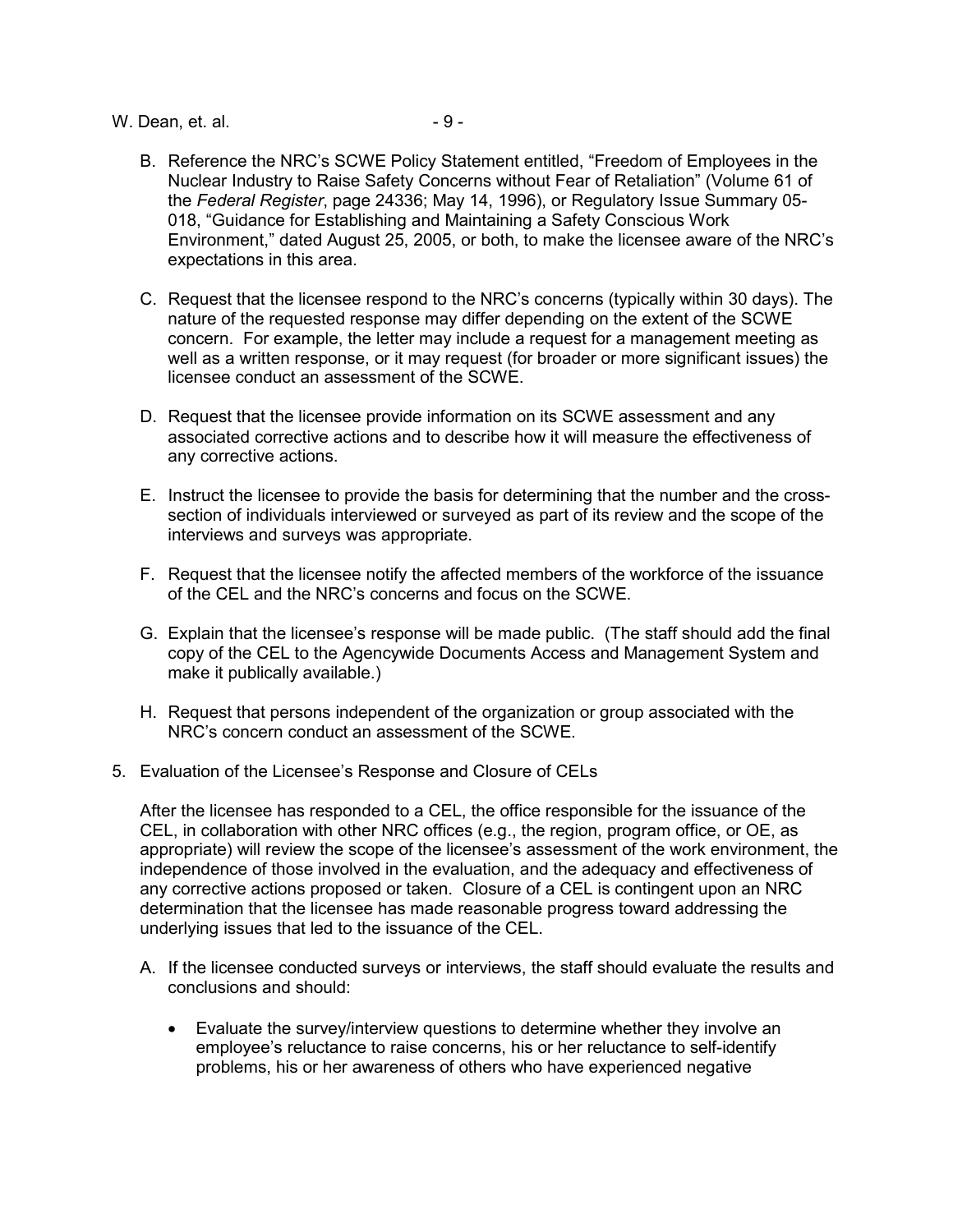W. Dean, et. al. 2004 - 10 - 2004 - 2004 - 2004 - 2004 - 2004 - 2004 - 2004 - 2004 - 2004 - 2004 - 2004 - 2004 - 2004 - 2005 - 2006 - 2006 - 2006 - 2006 - 2006 - 2006 - 2006 - 2006 - 2007 - 2006 - 2007 - 2006 - 2007 - 2007

- consequences for raising concerns, management support for raising concerns and maintaining a SCWE, and the effectiveness of the licensee's corrective action program and employee concerns program (if applicable) in addressing concerns.
- Evaluate the sample size of the surveys or interviews, or both, and determine whether they included participants from an appropriate cross-section of the population (e.g., management/non-management, bargaining unit/non-bargaining unit, part time/full time workers, or contractors) and whether they are representative of the population being assessed.
- Consider conducting followup interviews or focus groups to validate the licensee's assessment.
- B. If the licensee's assessment indicates areas of weakness, the staff should evaluate the licensee's corrective actions for appropriateness and should:
	- Consider whether the actions address the underlying problems, whether they are of sufficient scope and depth, and whether the licensee will implement them in a timely fashion.
	- Examine the adequacy of the effectiveness measures for monitoring the results of the corrective actions.
	- Follow up, as appropriate, to monitor the licensee's progress toward improving the SCWE and to determine whether the actions taken have been effective. For a reactor licensee, the staff has historically conducted such followup activities during quarterly assessments of the corrective action program.
- C. If any aspect of the licensee's response is not satisfactory, the staff should contact the licensee to discuss the need for additional information or should conduct inspections to obtain the needed information, or do both.
- D. The staff should consider closure of the CEL after reviewing the licensee's response(s) and any additional information gathered through followup inspections. After the office that issued the CEL, in consultation with the other NRC offices (e.g., the region, program office, or OE, as appropriate), determines that the licensee's response is acceptable (i.e., that reasonable progress has been made in addressing the underlying issues that led to the issuance of the CEL), that office shall issue a letter acknowledging the NRC's acceptance of the licensee's response. If appropriate, the letter should indicate the NRC's intent to monitor the licensee's progress toward improving the SCWE through baseline inspection activities to verify sustainability of any actions taken.

For power reactor licensees, the issuance of a CEL represents a theme as defined by the Reactor Oversight Process, and the staff's review of the licensee's response will be instrumental in determining whether a substantive cross-cutting issue exists in the SCWE cross-cutting area (See Manual Chapter 0305, "Operating Reactor Assessment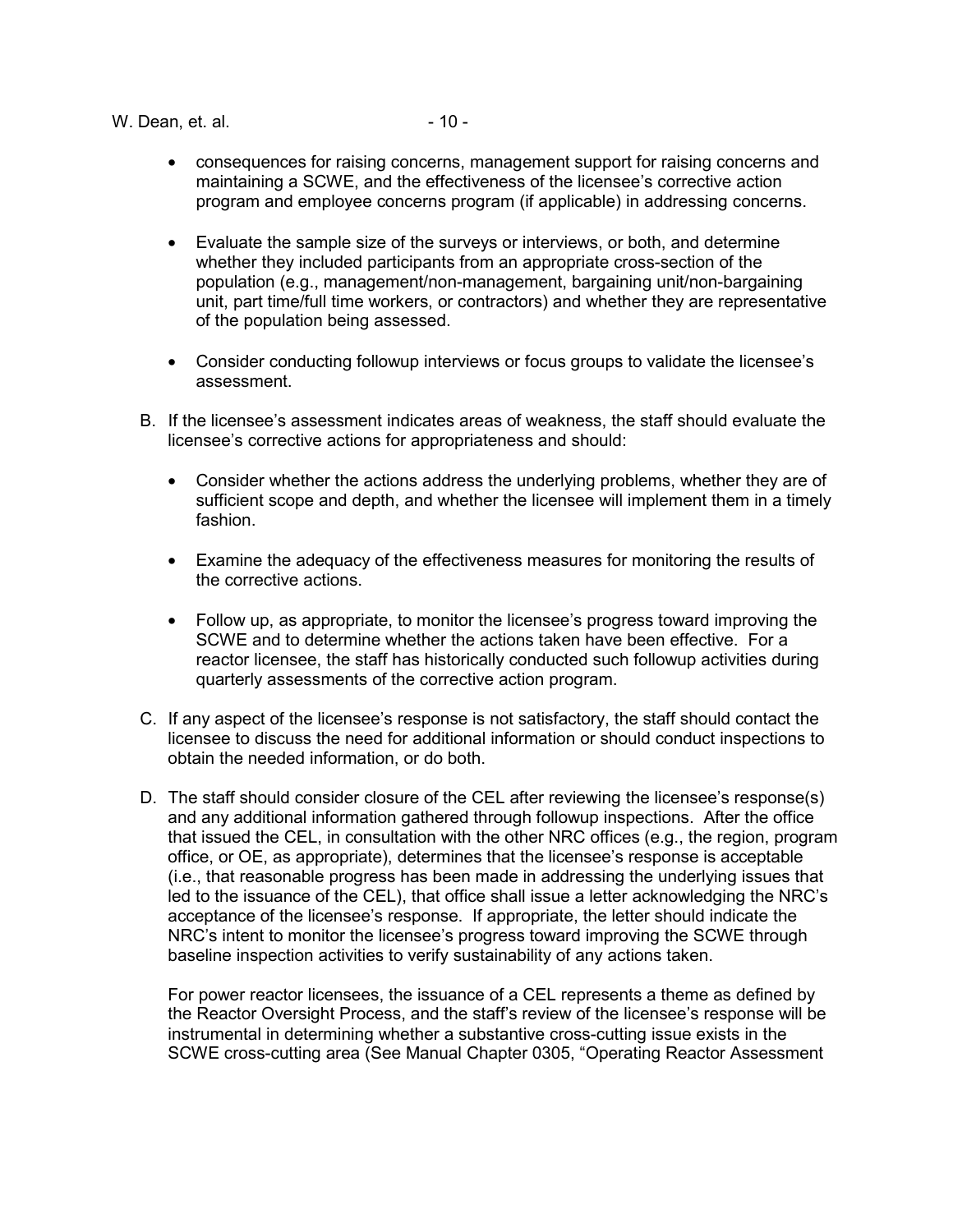W. Dean, et. al. 2008 - 11 - 2008 - 2014 - 2014 - 2014 - 2014 - 2014 - 2014 - 2014 - 2016 - 2016 - 2016 - 2016 - 2016 - 2016 - 2016 - 2016 - 2016 - 2016 - 2016 - 2016 - 2016 - 2016 - 2016 - 2016 - 2016 - 2016 - 2016 - 2016

Program," dated July 6, 2011). For that reason, the staff's assessment and closure of a CEL issued to a power reactor may be documented in the mid-cycle or end-of-cycle assessment letter, or in a separate letter.

Direct any questions about this guidance to Lisamarie Jarriel in OE by telephone at (301) 415- 8529 or by e-mail at Lisamarie.Jarriel@nrc.gov.

cc (electronic):

| S. Bernal, NRO    | J. Heller, RIII  | P. Pelke, RIII  | R. Urban, RI      |
|-------------------|------------------|-----------------|-------------------|
| A. Campbell, OE   | N. Hilton, OE    | T. Powell, FSME | M. Virgilio, DEDR |
| M. Checkle, RII   | D. Holody, RI    | R. Raspa, OIG   | D. Vito, OE       |
| S. Coker, NSIR    | L. James, NRR    | R. Schmitt, NRR | J. Weaver, RIV    |
| O. DeMiranda, RII | K. Mattern, NMSS | B. Sheron, RES  | M. Weber, DEDMRT  |
| C. Evans, RII     | J. McFadden, RI  | D. Solorio, OE  | J. Wray, OE       |
| H. Gepford, RIV   | S. Orth, RIII    | N. Taylor, RIV  |                   |